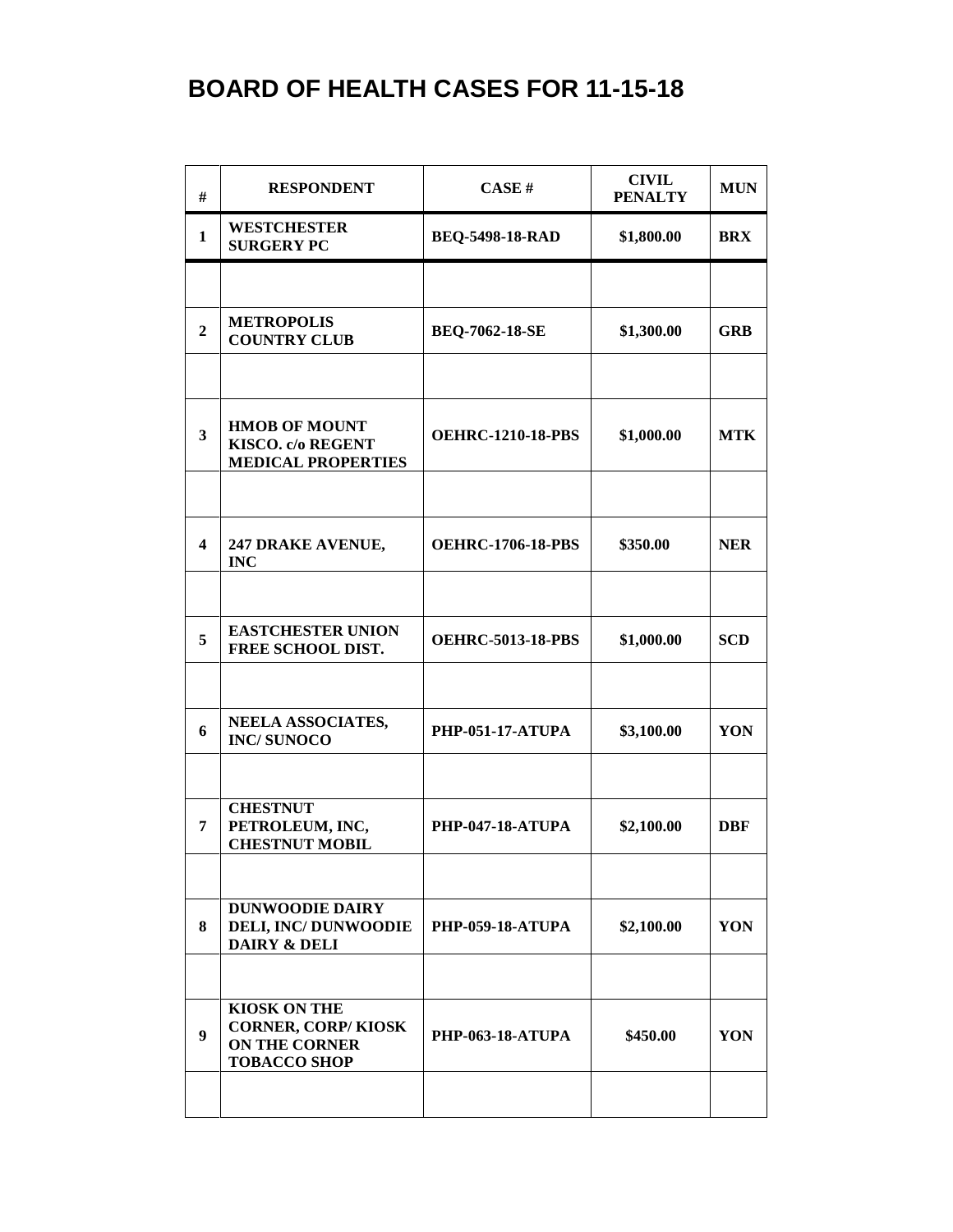| #  | <b>RESPONDENT</b>                                                                             | CASE#                   | <b>CIVIL</b><br><b>PENALTY</b> | <b>MUN</b> |
|----|-----------------------------------------------------------------------------------------------|-------------------------|--------------------------------|------------|
| 10 | PACACAP, INC/<br><b>ELMSFORD BEER AND</b><br><b>SODA DISCOUNT</b>                             | <b>PHP-077-18-ATUPA</b> | \$1,500.00                     | <b>ELM</b> |
|    |                                                                                               |                         |                                |            |
| 11 | E & M DELI GROCERY,<br><b>CORP/E &amp; M DELI</b><br><b>GROCERY</b>                           | <b>PHP-101-18-ATUPA</b> | \$2,100.00                     | <b>MTV</b> |
|    |                                                                                               |                         |                                |            |
| 12 | 230 UNITED EXPRESS,<br><b>CORP/WAVE</b>                                                       | <b>PHP-105-18-ATUPA</b> | \$2,100.00                     | <b>MTV</b> |
|    |                                                                                               |                         |                                |            |
| 13 | <b>NORTH AVENUE FOOD</b><br><b>MART, INC/WAVE</b>                                             | <b>PHP-107-18-ATUPA</b> | \$2,100.00                     | <b>NER</b> |
|    |                                                                                               |                         |                                |            |
| 14 | <b>AYISHA MITCHELL</b>                                                                        | <b>PHP-173-18-AV</b>    | \$2,000.00                     | WHP        |
|    |                                                                                               |                         |                                |            |
| 15 | $5TH$ SET, LLC                                                                                | <b>PHP-7812-18-DC</b>   | \$500.00                       | <b>DBF</b> |
|    |                                                                                               |                         |                                |            |
| 16 | <b>MARINA DELI, INC/</b><br><b>NEW MARINA DELI</b>                                            | <b>PHP-7347-18-FSE</b>  | \$800.00                       | <b>NER</b> |
|    |                                                                                               |                         |                                |            |
| 17 | HOMESTYLE AT WEST.<br><b>COUNTY CENTER, INC/</b><br>HOMESTYLE @ WEST.<br><b>COUNTY CENTER</b> | <b>PHP-7568-18-FSE</b>  | \$600.00                       | <b>WHP</b> |
|    |                                                                                               |                         |                                |            |
| 18 | <b>GAUCHO BURGER OF</b><br>WP, LLC/ GAUCHO<br><b>BURGER</b>                                   | <b>PHP-7802-18-TFSE</b> | \$6,000.00                     | <b>CRO</b> |
|    |                                                                                               |                         |                                |            |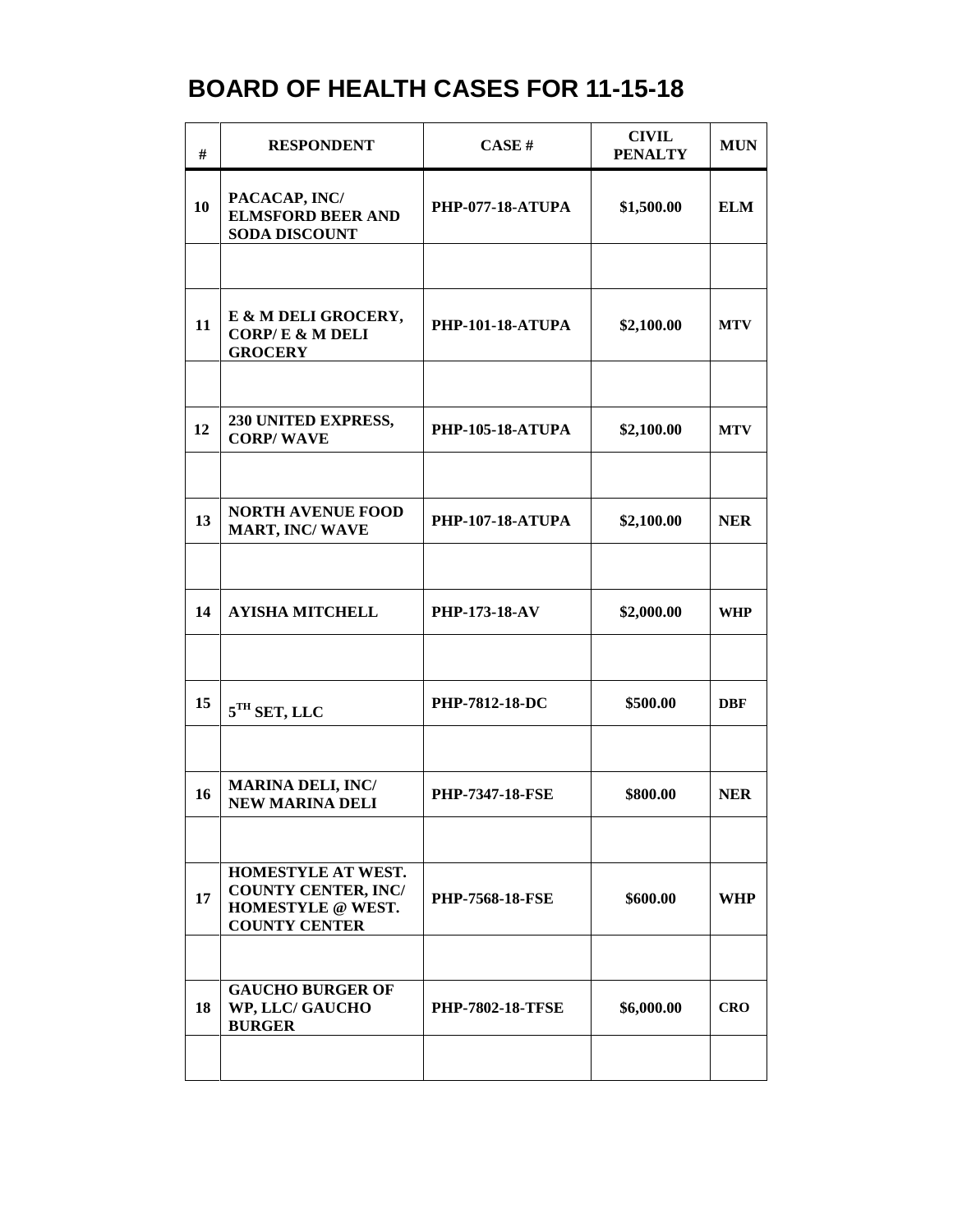| $\#$ | <b>RESPONDENT</b>                                                                               | <b>CASE#</b>           | <b>CIVIL</b><br><b>PENALTY</b> | <b>MUN</b> |
|------|-------------------------------------------------------------------------------------------------|------------------------|--------------------------------|------------|
| 19   | NORWICH YONKERS,<br><b>LLC/RESIDENCE INN</b><br><b>BY MARRIOTT SPA</b>                          | <b>PHP-7592-18-SPI</b> | \$300.00                       | YON        |
|      |                                                                                                 |                        |                                |            |
| 20   | NORWICH YONKERS,<br><b>LLC/ RESIDENCE INN</b><br><b>BY MARRIOTT POOL</b>                        | <b>PHP-7596-18-SPI</b> | \$300.00                       | YON        |
|      |                                                                                                 |                        |                                |            |
| 21   | KINETIC SPORTS CLUB,<br><b>LLC/KINETIC SPORTS</b><br><b>CLUB ACTIVITY POOL</b>                  | <b>PHP-7697-18-SPI</b> | \$300.00                       | PEL        |
|      |                                                                                                 |                        |                                |            |
| 22   | KINETIC SPORTS CLUB,<br><b>LLC/KINETIC SPORTS</b><br><b>CLUB MAIN POOL</b>                      | PHP-7698-18-SPI        | \$900.00                       | <b>PEL</b> |
|      |                                                                                                 |                        |                                |            |
| 23   | <b>THE MASTERS</b><br><b>SCHOOL</b>                                                             | <b>PHP-7820-18-SPI</b> | \$300.00                       | <b>DBF</b> |
|      |                                                                                                 |                        |                                |            |
| 24   | <b>666 APARTMENT, CORP/</b><br><b>666 APARTMENT CORP</b><br><b>POOL</b>                         | PHP-6067-18-SPO        | \$600.00                       | <b>NER</b> |
|      |                                                                                                 |                        |                                |            |
| 25   | <b>BENCHMARK</b><br><b>HOSPITALITY OF</b><br><b>WEST., INC/DORAL</b><br>ARROWWOOD POOL          | PHP-7363-18-SPO        | \$22,300.00                    | <b>POC</b> |
|      |                                                                                                 |                        |                                |            |
| 26   | <b>REX RIDGE</b><br><b>APARTMENT CO-OP,</b><br><b>INC/ REX RIDGE</b><br><b>ASSOCIATION POOL</b> | <b>PHP-7579-18-SPO</b> | \$600.00                       | <b>GRB</b> |
|      |                                                                                                 |                        |                                |            |
| 27   | <b>SHENOROCK SHORE</b><br>CLUB, INC/<br><b>SHENOROCK SHORE</b><br><b>CLUB WADING POOL</b>       | PHP-7694-18-SPO        | \$400.00                       | <b>RYE</b> |
|      |                                                                                                 |                        |                                |            |